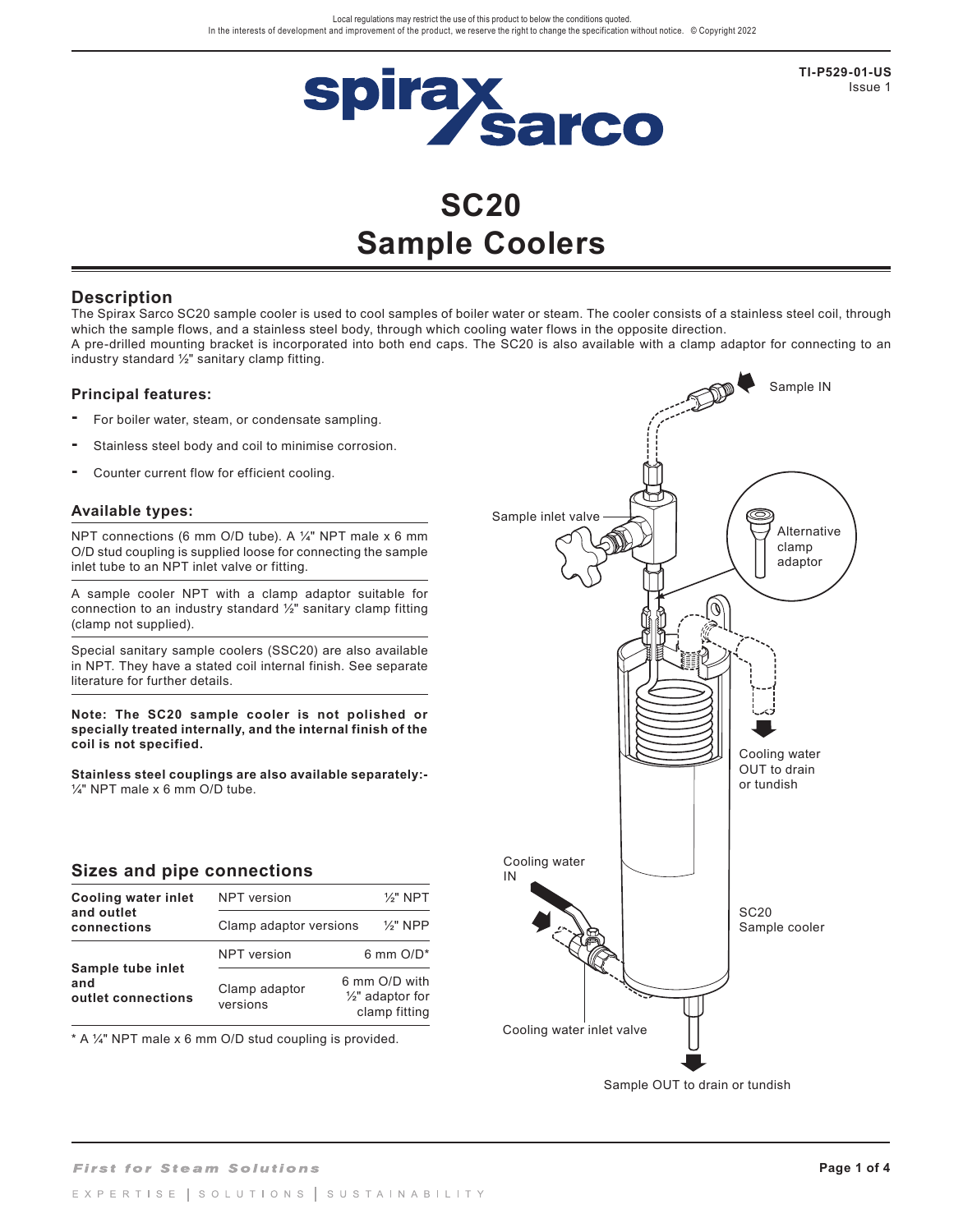# **Pressure/temperature limits**

**Coil**



The product **must not** be used in this region.

|  | I<br>۰, | × |  |
|--|---------|---|--|
|--|---------|---|--|

| Maximum design pressure                                          | 145 psi g @ 212 °F |
|------------------------------------------------------------------|--------------------|
| Maximum design temperature                                       | 212 °F @ 145 psi q |
| Designed for a maximum cold hydraulic test pressure of 282 psi g |                    |

**Note:** The pressure/temperature limits for the clamp adaptor are dependant on the manufacturer's recommendations

## **Materials**

| Coil | Austenitic stainless steel | Grade 316L |
|------|----------------------------|------------|
| Body | Austenitic stainless steel |            |

# **Dimensions (approximate) in inches**

|  |  |  | A B C D E F G H J                       |  |
|--|--|--|-----------------------------------------|--|
|  |  |  | 16.1 13.8 11.8 3.5 1.0 0.9 0.5 17.7 2.2 |  |



# **Weights (approximate) in pounds**

| Cooler       | $6.8$ lbs |
|--------------|-----------|
| SCS20 system | $9.3$ lbs |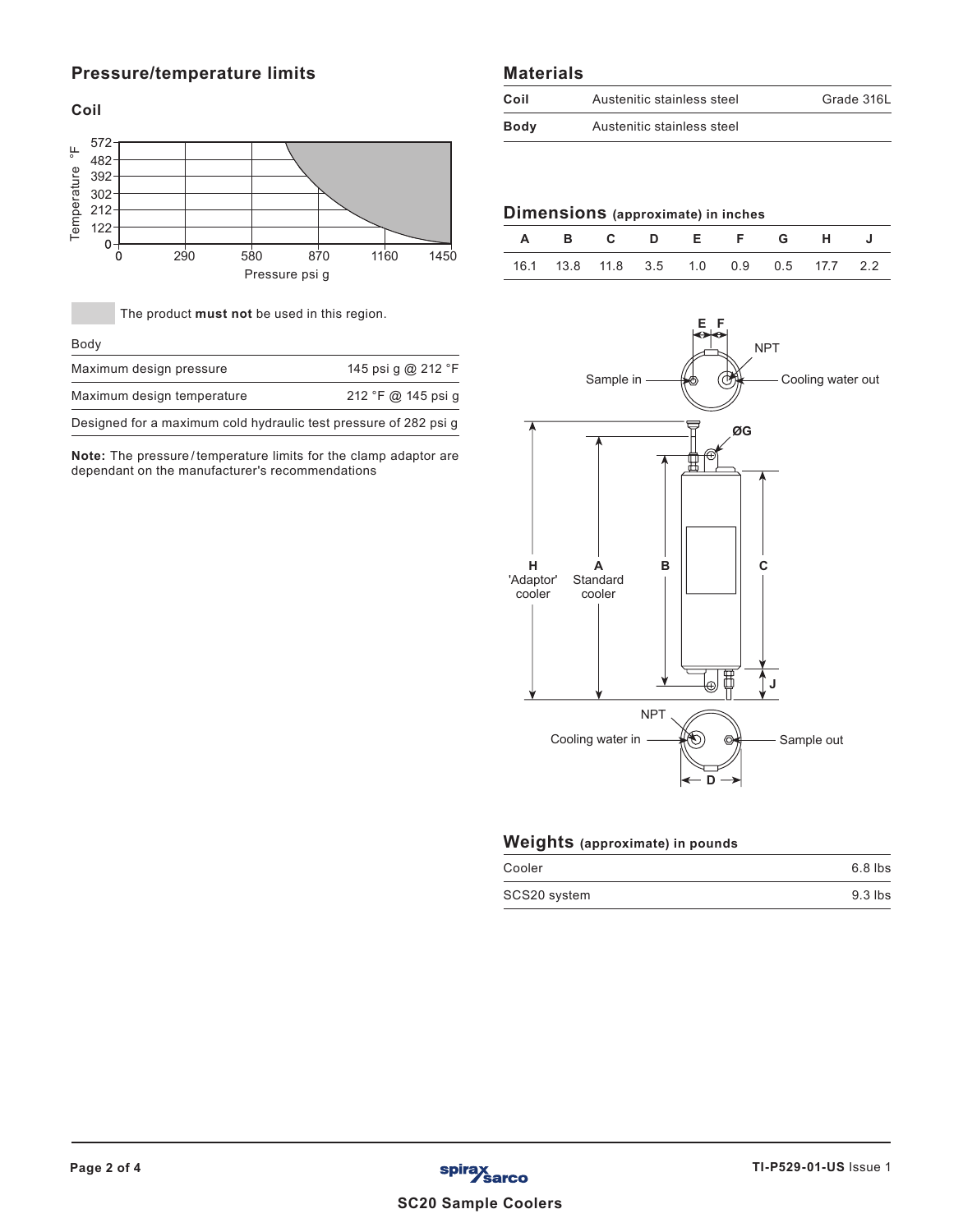# **Performance**

The tables below show typical sample outlet temperatures above cooling water inlet temperatures for several pressures and cooling water flowrates.

### **Example**

A sample flowrate of 0.13 GPM is required from a boiler operating at 145 psi g. For a cooling water flowrate of 4.8 GPM from Table 1 the sample outlet temperature would be 7 °F above the cooling water inlet temperature. If the cooling water is at 60 °F, the sample temperature would be 67 °F.

Table 2 is used in the same way for steam.

Samples may not be taken where marked '-' as the flow is limited by the sample inlet valve capacity.

| Sample                        |                                                                |         | <b>Cooling Water Flowrate</b><br><b>1.6 GPM</b> |         |         |         |         | <b>Cooling Water Flowrate</b><br><b>4.8 GPM</b> |         |         | <b>Cooling Water Flowrate</b><br><b>9.5 GPM</b> |         |         |         |         |
|-------------------------------|----------------------------------------------------------------|---------|-------------------------------------------------|---------|---------|---------|---------|-------------------------------------------------|---------|---------|-------------------------------------------------|---------|---------|---------|---------|
| <b>Flowrate</b><br><b>GPM</b> | Boiler Pressure psi q                                          |         |                                                 |         |         |         |         |                                                 |         |         |                                                 |         |         |         |         |
|                               | 15<br>43<br>15<br>101<br>145<br>290<br>101<br>145<br>290<br>43 |         |                                                 |         |         |         |         |                                                 |         |         | 15                                              | 43      | 101     | 145     | 200     |
| 0.04                          | 2 °F                                                           | 2 °F    | 5.5 °F                                          | 11 °F   | 11 °F   | 0 °F    | 0 °F    | 2 °F                                            | 2 °F    | 7 °F    | 0 °F                                            | 0 °F    | 0 °F    | 0 °F    | 3.5 °F  |
| 0.09                          | 3.5 °F                                                         | 3.5 °F  | 11 °F                                           | 14.5 °F | 14.5 °F | 2 °F    | 2 °F    | 3.5 °F                                          | 3.5 °F  | 11 °F   | 0 °F                                            | 0 °F    | 0 °F    | 2 °F    | 7 °F    |
| 0.13                          | 9 °F                                                           | 9 °F    | 14.5 °F                                         | 20 °F   | 20 °F   | 5.5 °F  | 5.5 °F  | 7 °F                                            | 7 °F    | 14.5 °F | 0 °F                                            | 0 °F    | 3.5 °F  | 5.5 °F  | 11 °F   |
| 0.18                          | 12.5 °F                                                        | 12.5 °F | 20 °F                                           | 23.5 °F | 23.5 °F | 9 °F    | 9 °F    | 11 °F                                           | 11 °F   | 18 °F   | 2 °F                                            | 2 °F    | 3.5 °F  | 5.5 °F  | 14.5 °F |
| 0.22                          | 18 °F                                                          | 18 °F   | 23.5 °F                                         | 27 °F   | 27 °F   | 11 °F   | 11 °F   | 14.5 °F                                         | 14.5 °F | 21.5°   | 5.5 °F                                          | 5.5 °F  | 7 °F    | 9 °F    | 16 °F   |
| 0.26                          | 25 °F                                                          | 25 °F   | 29 °F                                           | 32.5 °F | 32.5 °F | 16 °F   | 16 °F   | 18 °F                                           | 18 °F   | 25 °F   | 7 °F                                            | 9 °F    | 9 °F    | 11 °F   | 20 °F   |
| 0.35                          | 29 °F                                                          | 32.5 °F | 36 °F                                           | 39.5 °F | 39.5 °F | 20 °F   | 21.5 °F | 23.5 °F                                         | 25 °F   | 32.5 °F | 11 °F                                           | 12.5 °F | 14.5 °F | 16 °F   | 27 °F   |
| 0.44                          | 32.5 °F                                                        | 36 °F   | 43 °F                                           | 47 °F   | 48.5F   | 27 °F   | 29 °F   | 29 °F                                           | 32.5 °F | 39.5 °F | 18 °F                                           | 20 °F   | 21.5 °F | 23.5 °F | 32.5 °F |
| 0.53                          | 39.5 °F                                                        | 41.5 °F | 52 °F                                           | 54 °F   | 56 °F   | 30.5 °F | 32.5 °F | 36 °F                                           | 41.5 °F | 47 °F   | 20 °F                                           | 23.5 °F | 27 °F   | 30.5 °F | 39.5 °F |

## **Table 1 Saturated water (e.g. boiler water)**

## **Table 2 Saturated steam**

| Sample                  | <b>Cooling Water Flowrate</b><br><b>1.6 GPM</b> |                          |       |                          |                                 |         | <b>Cooling Water Flowrate</b><br><b>4.8 GPM</b> |        |                          |                          |                          |                | <b>Cooling Water Flowrate</b><br><b>9.5 GPM</b> |                          |                          |                          |                          |         |
|-------------------------|-------------------------------------------------|--------------------------|-------|--------------------------|---------------------------------|---------|-------------------------------------------------|--------|--------------------------|--------------------------|--------------------------|----------------|-------------------------------------------------|--------------------------|--------------------------|--------------------------|--------------------------|---------|
| <b>Flowrate</b><br>Ib/h | Boiler Pressure psi g                           |                          |       |                          |                                 |         |                                                 |        |                          |                          |                          |                |                                                 |                          |                          |                          |                          |         |
|                         | 7.5                                             | 15                       | 43    | 101                      | 145                             | 290     | 7.5                                             | 15     | 43                       | 101                      | 145                      | 290            | 7.5                                             | 15                       | 43                       | 101                      | 145                      | 200     |
| 11                      | 5.5 °F                                          | 5.5 °F                   | 7 °F  | 9 °F                     | 11 °F                           | 11 °F   | 3.5 °F                                          | 3.5 °F | 5.5 °F                   | 5.5 °F                   | 7 °F                     | 7°F            | 2 °F                                            | 2 °F                     | 2 °F                     | 3.5 °F                   | 3.5 °F                   | 3.5 °F  |
| 22                      | $\overline{\phantom{a}}$                        |                          |       |                          | 12.5 °F 14.5 °F 14.5 °F 14.5 °F | 16 °F   | $\overline{\phantom{a}}$                        | 7 °F   | 7 °F                     | 7 °F                     | 7 °F                     | 9 °F           |                                                 | 2 °F                     | 3.5 °F                   | 3.5 °F                   | 3.5 °F                   | 3.5 °F  |
| 33                      | $\overline{\phantom{a}}$                        | $\overline{\phantom{a}}$ | 16 °F | 18 °F                    | 18 °F                           | 20 °F   | $\overline{\phantom{0}}$                        |        | 9 °F                     | 7 °F                     | 11 °F                    | 12.5 °F        |                                                 | $\overline{\phantom{a}}$ | 3.5 °F                   | 3.5 °F                   | 5.5 °F                   | 7 °F    |
| 44                      | $\overline{\phantom{a}}$                        |                          |       |                          | 21.5 °F 23.5 °F                 | 25 °F   | $\overline{\phantom{0}}$                        |        | $\overline{\phantom{a}}$ | 11 °F                    | 16 °F                    | 16 °F          |                                                 |                          | $\overline{\phantom{a}}$ | 7 °F                     | 9 °F                     | 11 °F   |
| 66                      | $\overline{\phantom{a}}$                        |                          |       | $\overline{\phantom{a}}$ | 38 °F                           | 38 °F   | $\overline{\phantom{0}}$                        |        | $\overline{\phantom{a}}$ | 14.5 °F                  | 25 °F                    | 25°            |                                                 | $\overline{\phantom{a}}$ | $\overline{\phantom{a}}$ | $\overline{\phantom{a}}$ | 16 °F                    | 18 °F   |
| 88                      | $\overline{\phantom{a}}$                        |                          |       |                          | $\overline{\phantom{a}}$        | 50.5 °F | $\overline{\phantom{0}}$                        |        |                          | $\overline{\phantom{a}}$ | $\overline{\phantom{a}}$ | 36 °F          |                                                 |                          |                          | $\overline{a}$           | $\overline{\phantom{a}}$ | 23.5 °F |
| 110                     | $\overline{\phantom{a}}$                        |                          |       |                          | $\overline{\phantom{a}}$        | 63 °F   | $\overline{\phantom{0}}$                        |        |                          | $\overline{\phantom{a}}$ | $\overline{\phantom{a}}$ | 45 °F          |                                                 |                          |                          |                          | $\overline{\phantom{a}}$ | 30.5 °F |
| 132                     | $\overline{\phantom{a}}$                        | $\overline{\phantom{a}}$ |       |                          | $\overline{\phantom{a}}$        | 75.5F   | $\overline{\phantom{0}}$                        |        | $\overline{\phantom{a}}$ | $\overline{\phantom{a}}$ | $\blacksquare$           | 54 °F          |                                                 | $\overline{\phantom{a}}$ | $\overline{\phantom{a}}$ |                          | $\overline{\phantom{a}}$ | 38 °F   |
| 155                     | $\overline{\phantom{a}}$                        |                          |       |                          |                                 |         |                                                 |        |                          | $\overline{\phantom{a}}$ | $\overline{a}$           | $\blacksquare$ |                                                 |                          |                          |                          |                          |         |